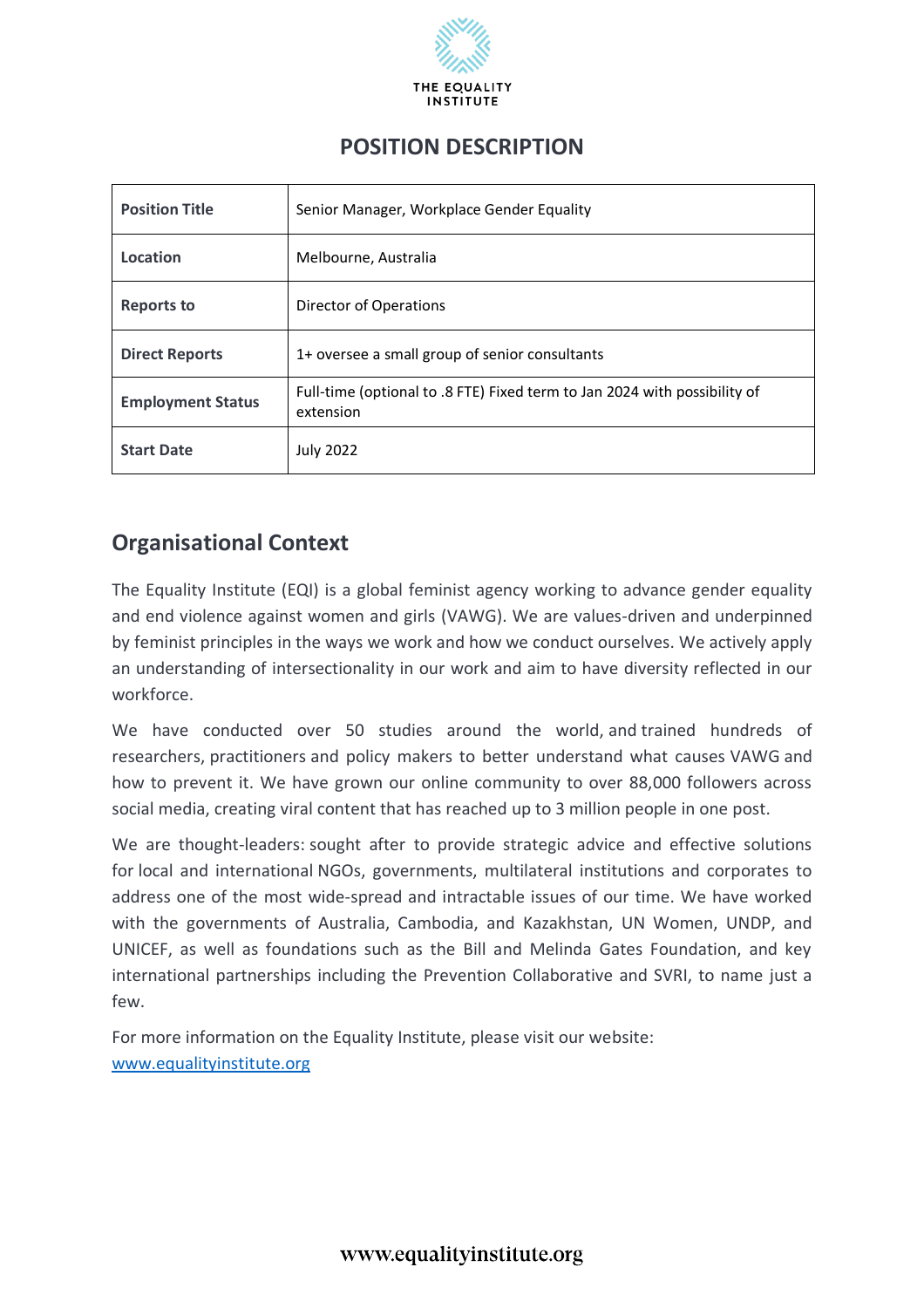

### **Equal Opportunity, Culture, Diversity and Inclusion**

The Equality Institute fundamentally believes in, and strives to embody, the values of intersectional feminism. We are committed to creating a diverse and inclusive workplace culture that recognises the value in bringing together individuals with a broad range of skills, backgrounds, experiences, and perspectives.

The Equality Institute is motivated by a bigger picture outlook that situates our work within broader processes of positive social change. We are a people-centred organisation that highly values all employees, both as individuals and as the most important resources in terms of our contribution to that social change.

The Equality Institute is an equal opportunity employer and strives to maintain a workplace environment that is fair and free of discrimination, is safe and accessible for all employees and provides working arrangements that accommodate the diverse needs of our staff. We strongly encourage applicants from diverse backgrounds to apply for our positions.

The EQI is a child safe organisation and is committed to ensuring the safety and wellbeing of all children. We will work to promote child-safe environments to ensure that all children associated with the activities of the organisation are protected.

**Our vision** is a world in which diversity is celebrated, all people are respected, and power and resources are shared equally.

**Our purpose** is to transform unequal power structures and support violence (VAWG) prevention efforts to thrive in a rapidly changing world – through research, creative communications and feminist leadership.

**Our values** are Strive for Equality, Stay Curious, Be Courageous and Find the Joy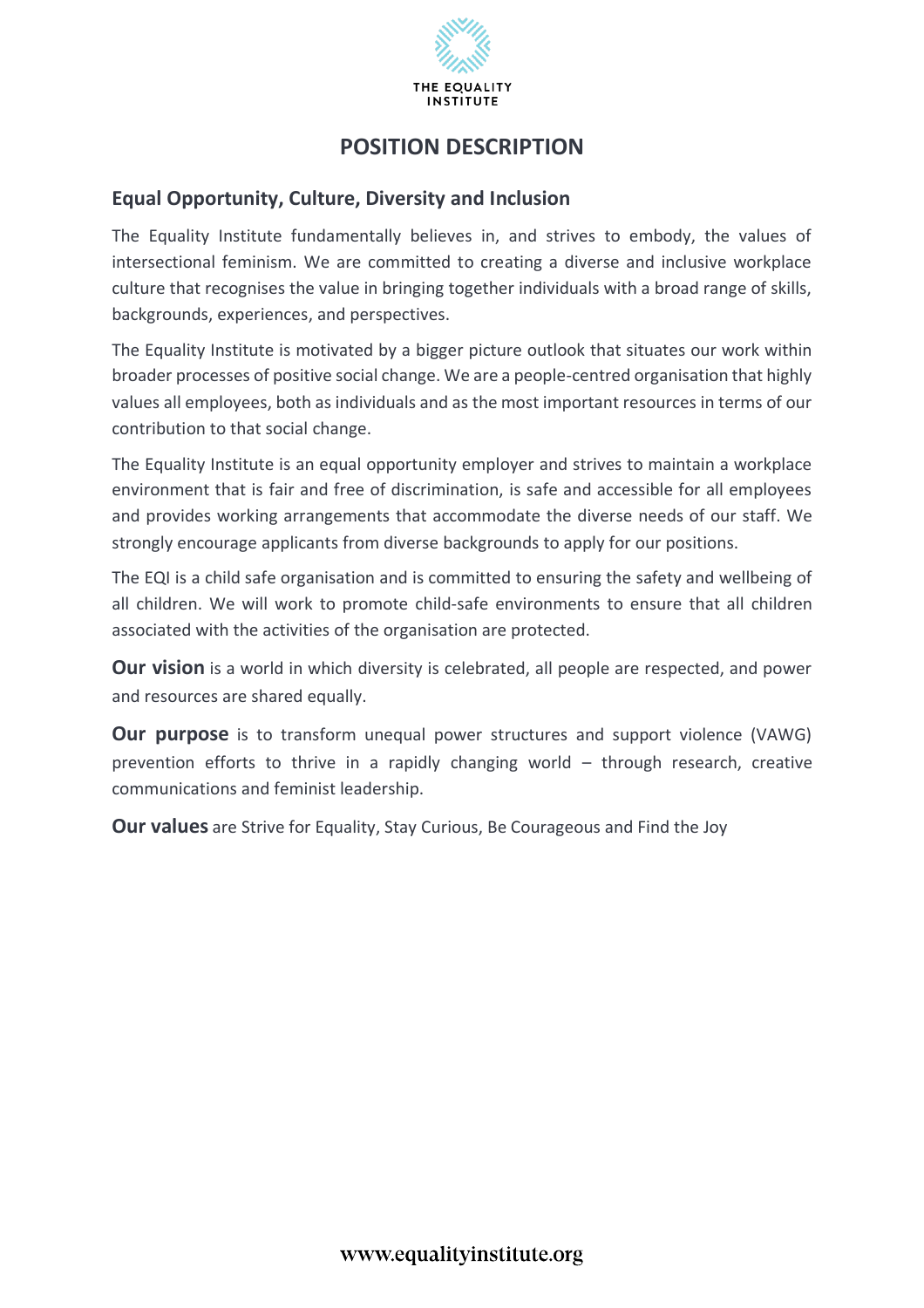

### **Overview of Position**

**The Senior Manager, Workplace Gender Equality** is an exciting senior position for a passionate individual with the expertise to advise on and support organisations to effectively develop their capacity around gender equality.

In early 2021, the EQI was appointed by the Victorian Commission for Gender Equality in the Public Sector as a preferred provider to support public entities on: gender impact assessments (GIA); developing and implementing strategies to improve gender equality; and evaluations. The Senior Manager, Workplace Gender Equality will be responsible for overseeing requests and expanding the services to support Victorian entities related to their obligations under the *Gender Equality Act 2020*. This includes assessing the needs of the entities, working with the entities to determine what kind of support is most appropriate, and then drawing from EQI's resources and consultant register to provide tailored technical guidance and training to entities.

The role will also be responsible for developing and contributing to a longer-term, sustainable approach for the EQI to strategically identify and integrate e-learning components (opportunities and resources allowing) and expand the work beyond Victoria and the public sector. This longer-term approach may include building a dedicated team to develop and take on future work around workplace gender equality, learning and transformation.

This role reports to the Director of Operations and will manage a small team of training professionals and consultants.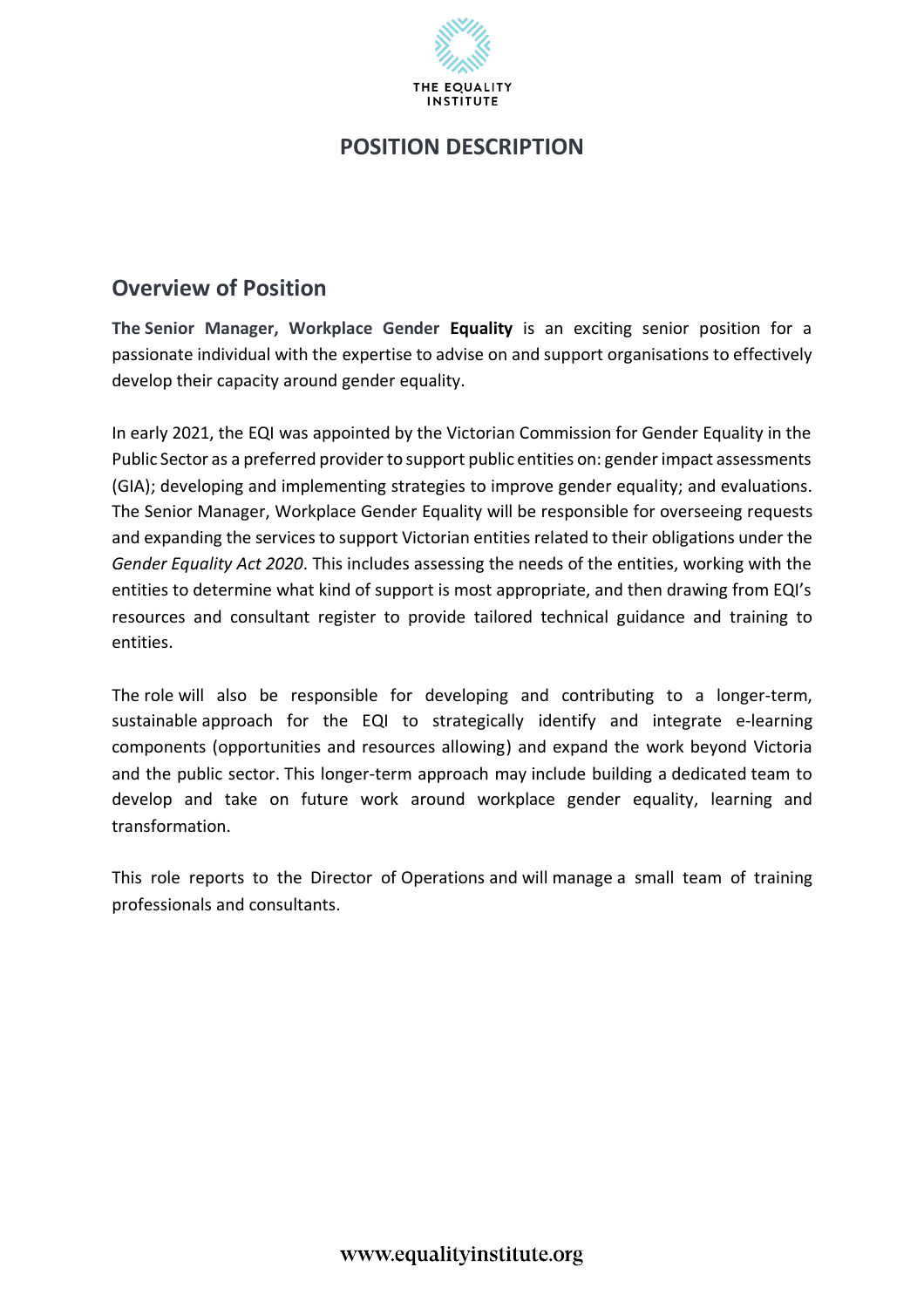

# **Key Duties and Responsibilities**

### **Key Areas**

- Deliver Learning and Transformation activities and outcomes that contribute to advancing gender equality and preventing violence against women globally for the EQI.
- Deliver strategic advice and support to organisations in the areas of workplace gender equality, Diversity, Inclusion and Belonging and Feminist leadership.
- Advise on, and support, organisations to effectively apply a gender lens to their policies, programs, and services.
- Manage client relationships and respond to tenders from entities related to their obligations under the Gender Equality Act 2020 to promote gender equality in their workplace.
- Provide technical tailored advice and coordinate a team of consultants to deliver specified outcomes for entities.
- Develop overall strategies and targets to support this body of work and develop a long-term sustainable approach to expand services into other jurisdictions.
- Provide quality assurance of workplace gender equality and organisational capacity development projects. This may include developing tools and resources for this purpose.
- Facilitate consultations/training/workshops for clients and stakeholders as necessary.
- Establish and maintain strong relationships with partners and clients to maximise the EQI's strategic goals.
- Some Victorian-based travel may be required.

# **Key Selection Criteria**

### *Essential*

- A Masters-level or higher degree in a relevant field such as gender studies, governance and public policy, public health, community development, international development or similar.
- Demonstrated report writing ability with experience responding to tenders.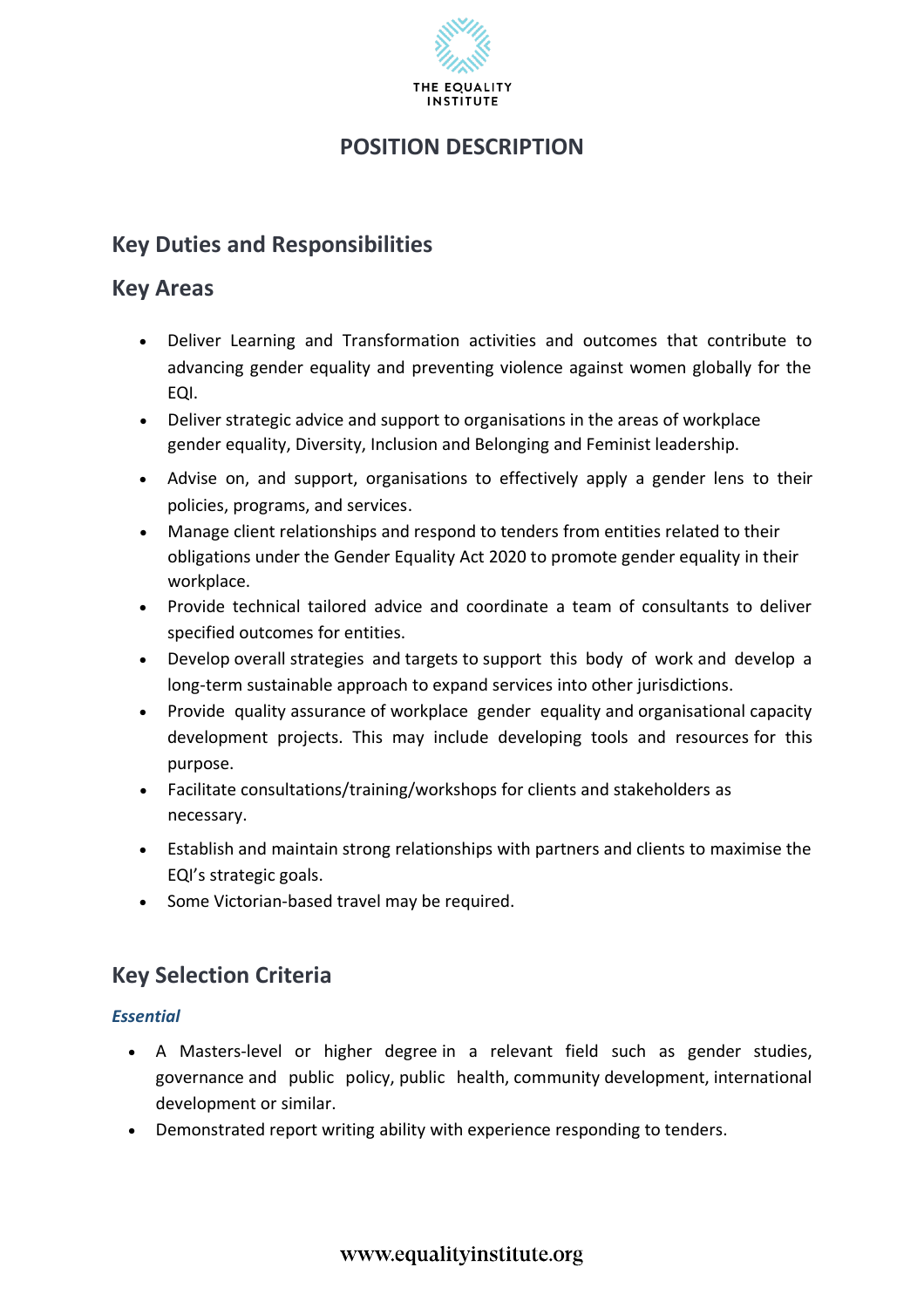

- Minimum 10 years professional experience in workplace gender equality, gender analysis, inclusion, diversity and belonging, capacity development and/or organisational development.
- Demonstrated people leadership experience.
- Demonstrated project management skills including workflows, resource and cost allocations, financial, contract and stakeholder management.
- Demonstrated experience working with stakeholders from diverse cultural backgrounds including diverse and marginalised communities within or outside of Australia.
- Excellent time management, prioritisation and organisational skills, with the ability to work autonomously and flexibly to meet deadlines.
- Experience working with/in the government, local council and/or university sectors in Victoria.

#### *Desirable*

- Experience working in the gender equality and ending violence against women sector in Victoria.
- Experience developing education resources for transformative change
- Sales and marketing skills

### **Skills and Values**

- Aligned to the core intersectional feminist values of the Equality Institute with a keen interest in gender and gender-based violence, prevention, women's rights and empowerment, or feminist advocacy.
- Leadership skills including excellent interpersonal, communication, stakeholder engagement, influencing, negotiation and problem-solving skills.
- Strong people management capability with experience in building and leading a team of professionals.
- Demonstrated experience in workplace gender equality organisational capacity development using a strengths-based approach.
- Strong presentation and workshop facilitation skills.
- Excellent written skills (in English) including the ability to write clear and concise reports, project briefs, policy and advocacy papers and other communications for a range of audiences.

### www.equalityinstitute.org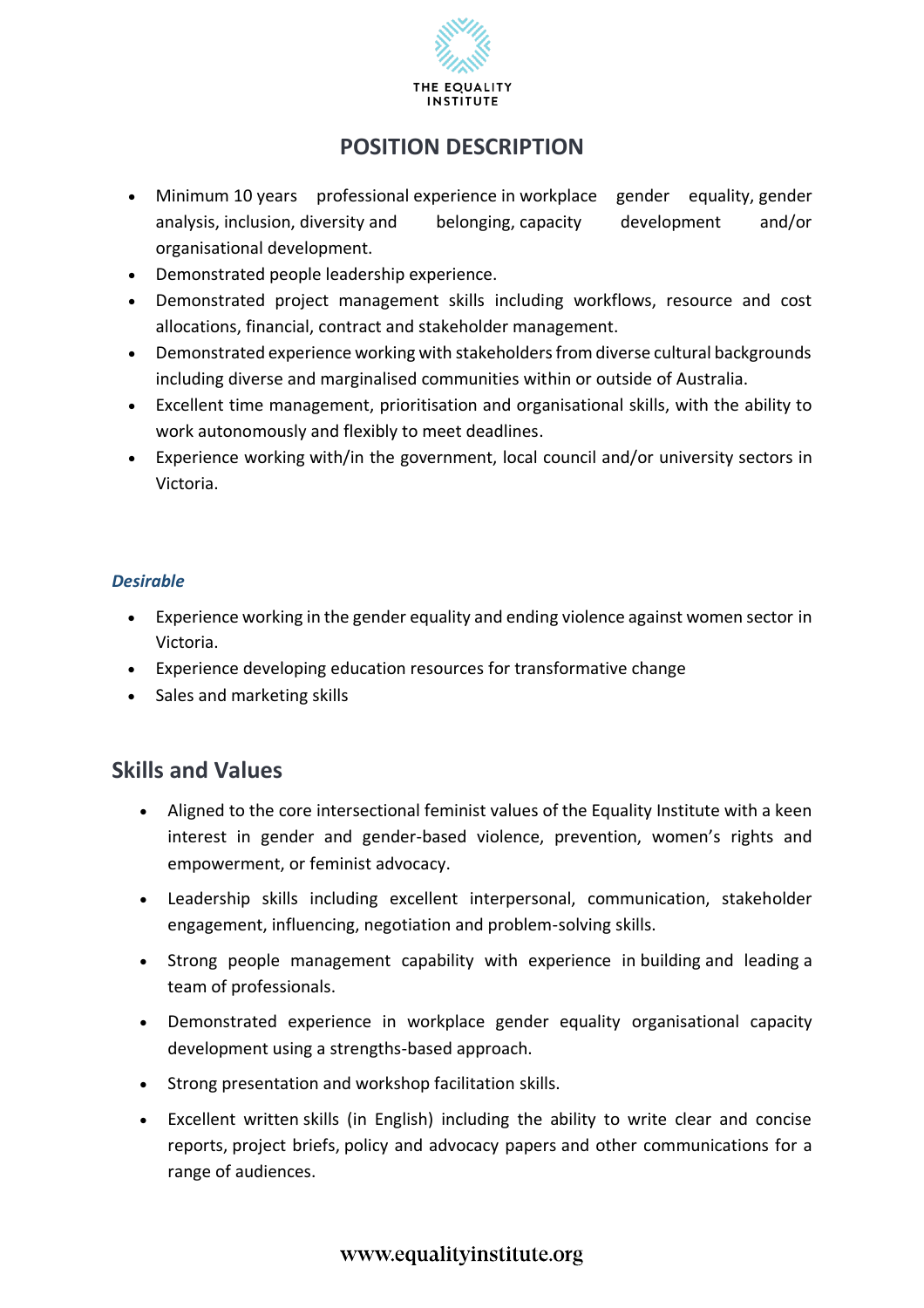

- Excellent verbal communication and stakeholder management skills, including the ability to confidently liaise with external stakeholders and partners as well as internal colleagues.
- Excellent attention to detail.
- Excellent time management, prioritisation and organisational skills, with the ability to work autonomously and flexibly to meet deadlines.
- Ability to work proactively and with flexibility as part of a small team including people of different roles, backgrounds and abilities.

## **Terms and Conditions**

#### *Salary and benefits*

\$90,000 to \$95,000 (FTE) per annum plus 9.5% superannuation

The Equality Institute also offers additional leave entitlements, flexible working arrangements, professional development opportunities, and well-being and self-care workshops and initiatives.

All offers of employment are subject to the following:

- Endorsement of EQI's Child Protection Code of Conduct and Ways of Working
- Eligibility to work in Australia

# **To Apply**

#### **To Apply:**

Follow this link https://bit.ly/3MYB9sP or visit the 'Contact Us' section of our website and follow the application process where you must include:

- Your most **recent CV** outlining relevant qualifications, experience and publications.
- Maximum 2 page **cover letter** addressing the **Key Selection Criteria** in the Job Advertisement *(if applicants do not address the selection criteria, the application will not be considered).*

### www.equalityinstitute.org